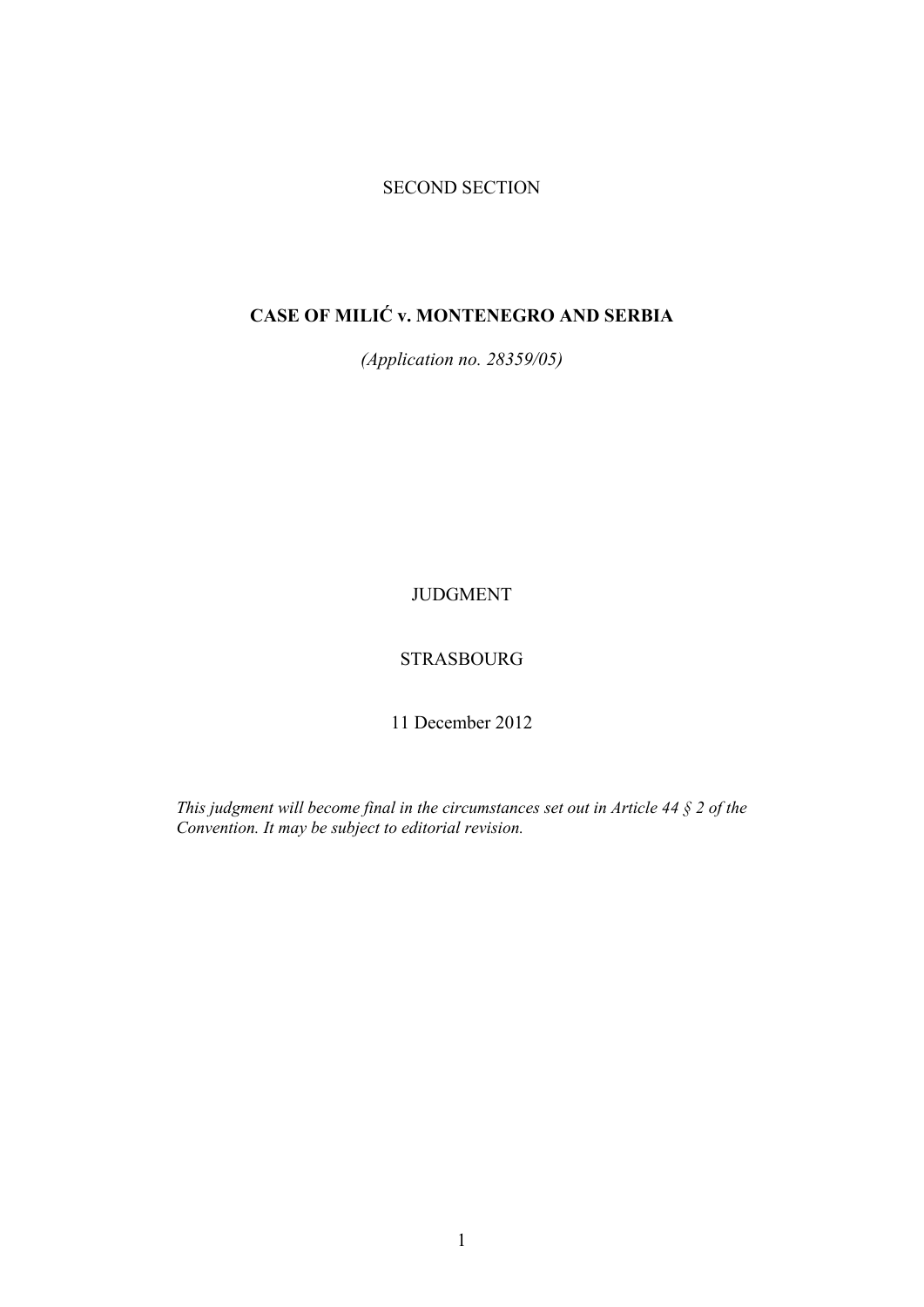#### **In the case of Milić v. Montenegro and Serbia,**

The European Court of Human Rights (Second Section), sitting as a Chamber composed of:

 Guido Raimondi, *President,*  Peer Lorenzen, Dragoljub Popović, András Sajó, Nebojša Vučinić, Paulo Pinto de Albuquerque, Helen Keller, *judges,* and Stanley Naismith, *Section Registrar,* Having deliberated in private on 20 November 2012,

Delivers the following judgment, which was adopted on that date:

## PROCEDURE

1. The case originated in an application (no. 28359/05) against Montenegro and Serbia lodged with the Court under Article 34 of the Convention for the Protection of Human Rights and Fundamental Freedoms ("the Convention") by a Serbian national, Mr Ivan Milić ("the applicant"), on 19 July 2005.

2. The applicant, who had been granted legal aid, was represented by Ms G. Ćušić, a lawyer practising in Belgrade. The Montenegrin Government were represented by their Agent, Mr Z. Pažin. The Serbian Government were represented by their Agent, Mr. S. Carić.

3. The applicant complained about non-enforcement of a final judgment ordering his reinstatement and a lack of an effective domestic remedy in that regard.

4. On 15 March 2010 the application was communicated to the Governments of Montenegro and Serbia. It was also decided to rule on the admissibility and merits of the application at the same time (Article 29 § 1).

## THE FACTS

#### I. THE CIRCUMSTANCES OF THE CASE

5. The applicant, Mr Ivan Milić, was born in 1966 and lives in Belgrade, Serbia.

#### **A. The first set of civil proceedings and the ensuing enforcement proceedings**

6. On 20 June 2002 the Court of First Instance (*Osnovni sud*) in Podgorica ordered that the applicant be reinstated by the Clinical Centre of Montenegro (*Kliničko bolnički Centar Crne Gore*), a State-run medical institution.

7. On 4 February 2003 this judgment became final, and on 16 December 2003 it was confirmed by the Supreme Court (*Vrhovni sud*) in Podgorica at third instance.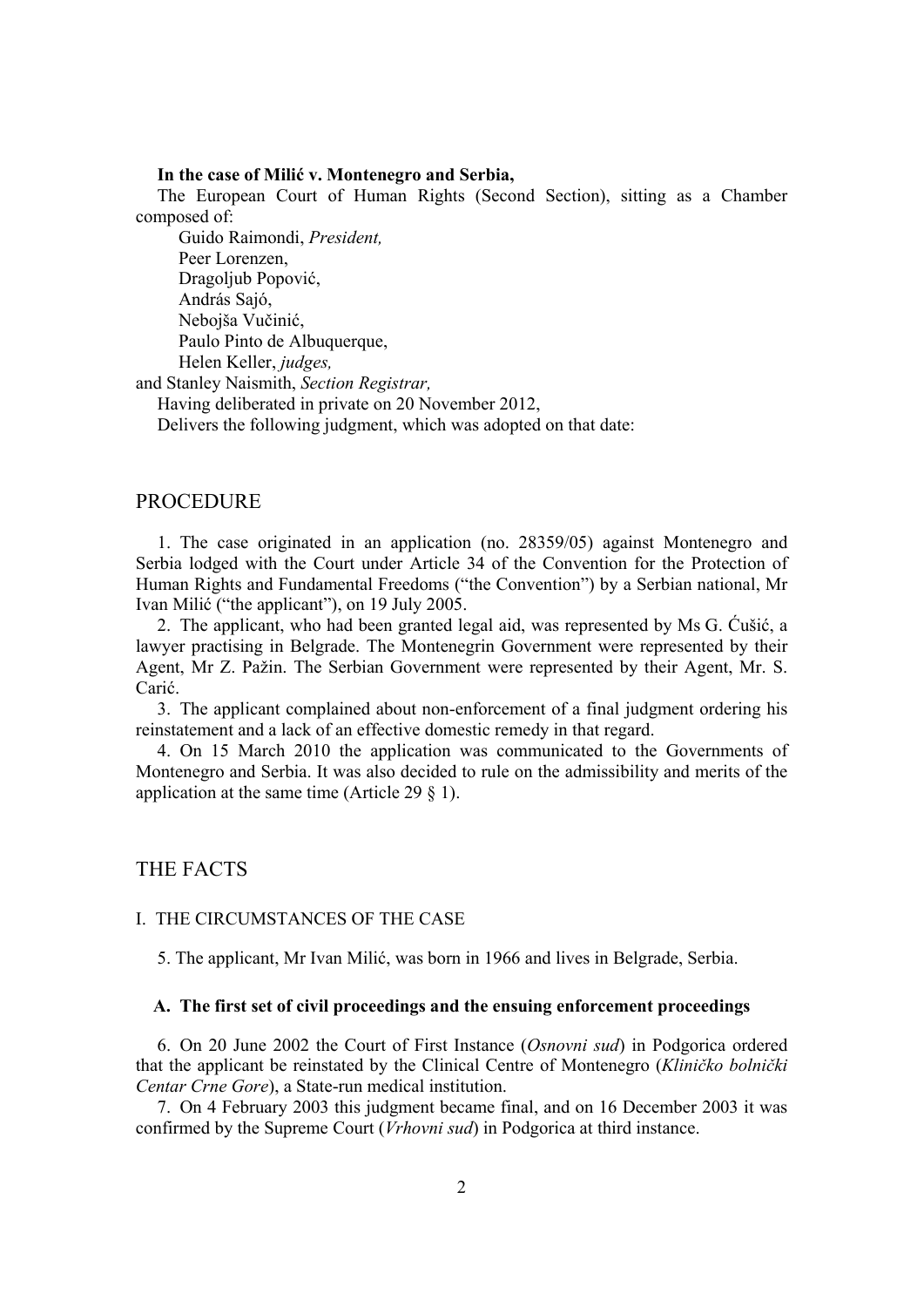8. On 23 April 2003 the Clinical Centre of Montenegro informed the applicant that it could not comply with the judgment in question, but would rather seek an alternative solution.

9. On 22 May 2003 the Court of First Instance issued an enforcement order, which decision was confirmed on 26 June 2003.

10. On 19 August 2003 the Clinical Centre of Montenegro concluded an agreement with the Special Hospital in Risan, also a State-run medical institution, whereby the latter accepted the applicant as its employee.

11. On 30 September 2003 the applicant informed the State Prosecutor that he did not approve of this arrangement.

12. On 17 October 2003 the Special Hospital in Risan issued a decision to the effect that the applicant would become its employee as of 30 October 2003.

13. On 20 October 2003 the applicant received this decision.

14. On 21 October 2009, as submitted by the Montenegrin Government, the applicant concluded an Agreement on Termination of Employment with the Clinical Centre of Montenegro whereby his employment had been terminated as from 3 February 2003 and both parties waived any further claims in this regard.

15. On 26 October 2009 the applicant withdrew his enforcement request.

16. On 5 November 2009 the Court of First Instance terminated the enforcement proceedings and all the enforcement activities which had been carried out in that regard. On 17 November 2009 this decision became final.

#### **B. Other relevant facts**

17. On 6 May 2004, upon the applicant's separate claim, the Court of First Instance in Podgorica ordered the Clinical Centre of Montenegro to pay the applicant 4,456 euros ("EUR") for salary arrears for the period between September 2001 and 3 February 2003. This judgment was upheld by the High Court on 5 October 2004. It would appear from the case file that this judgment was enforced on an unspecified date thereafter.

18. On 3 February 2003 the applicant started to work in the Clinical Centre of Serbia for a period of nine months. It would appear from the case file that on an unspecified date thereafter his temporary employment was transformed into a permanent one.

II. RELEVANT DOMESTIC LAW

## **A. Constitution of Montenegro 2007 (Ustav Crne Gore; published in the Official Gazette of Montenegro - OGM - no. 1/07)**

19. Article 149 of the Constitution provides that the Constitutional Court shall rule on a constitutional appeal lodged in respect of an alleged violation of a human right or freedom guaranteed by the Constitution, after all other effective legal remedies have been exhausted.

20. The Constitution entered into force on 22 October 2007.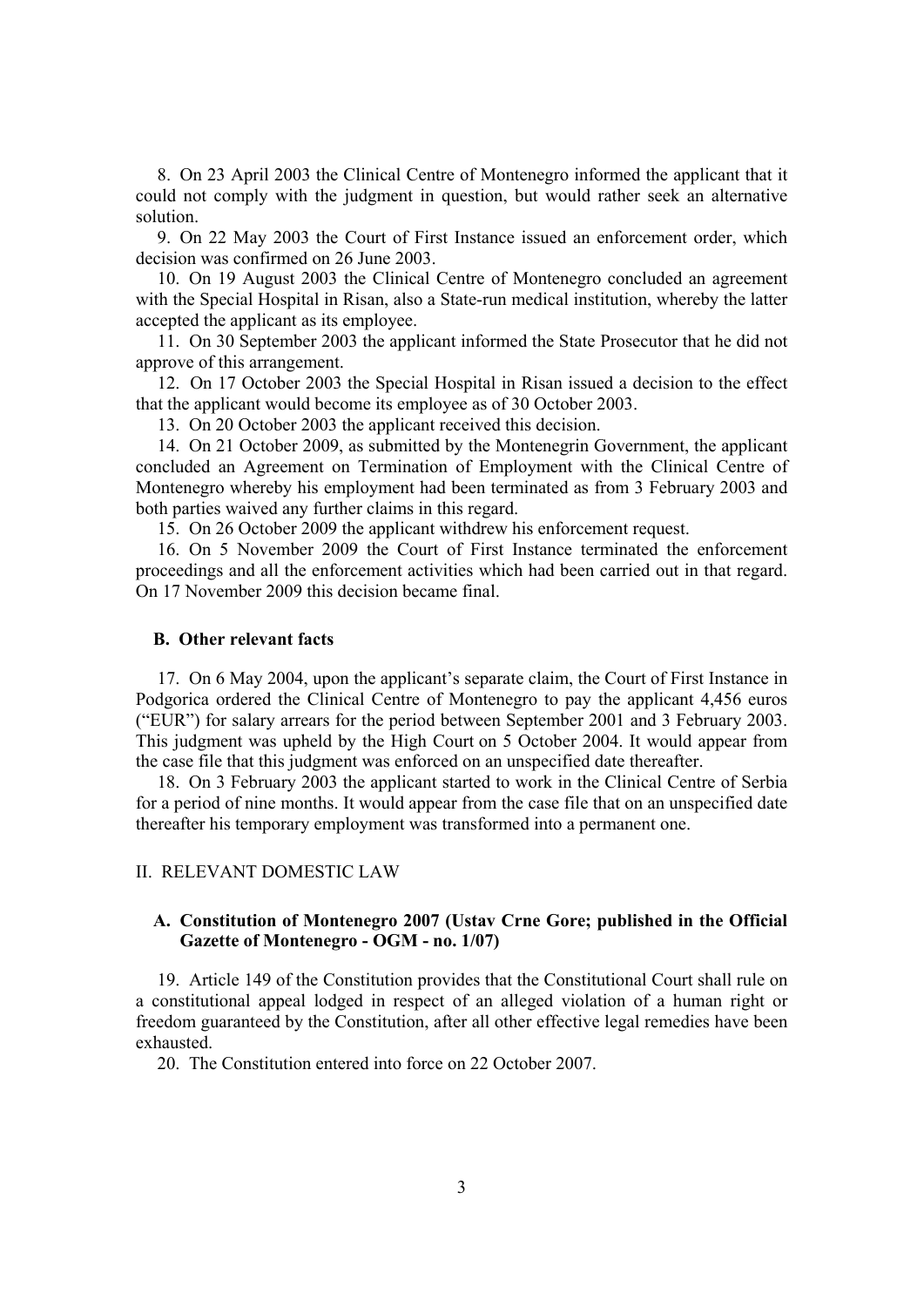## **B. Montenegro Constitutional Court Act (Zakon o Ustavnom sudu Crne Gore; published in OGM no. 64/08)**

21. Section 48 provides that a constitutional appeal may be lodged against an individual decision of a state body, an administrative body, a local self-government body or a legal person exercising public authority, for violations of human rights and freedoms guaranteed by the Constitution, after all other effective domestic remedies have been exhausted.

22. Sections 49-59 provide additional details as regards the processing of constitutional appeals. In particular, section 56 provides that when the Constitutional Court finds a violation of a human right or freedom, it shall quash the impugned decision, entirely or partially, and order that the case be re-examined by the same body which rendered the quashed decision.

23. The Act entered into force in November 2008.

## **C. Right to a Trial within a Reasonable Time Act (Zakon o zaštiti prava na suđenje u razumnom roku; published in OGM no. 11/07)**

24. This Act provides, under certain circumstances, the possibility to have lengthy proceedings expedited by means of a request for review (*kontrolni zahtjev*), as well as an opportunity for claimants to be awarded compensation by means of an action for fair redress (*tužba za pravično zadovoljenje*).

25. Section 9 § 2 provides that a request for review can be filed with the court which is dealing with the case at the relevant time.

26. Section 33 § 3 provides that an action for fair redress shall be filed with the Supreme Court no later than six months after the date of receipt of the final decision rendered in the impugned proceedings or, within the enforcement procedure, no later than six months after the date of receipt of the final decision issued upon the request for review.

27. Section 44 further provides that this Act shall be applied retroactively to all proceedings from 3 March 2004, but that the duration of proceedings before that date shall also be taken into account.

28. The Act entered into force on 21 December 2007, but contained no reference to applications involving procedural delay already lodged with the Court.

## **D. Enforcement Procedure Act 2000 (Zakon o izvršnom postupku; published in the Official Gazette of the Federal Republic of Yugoslavia nos. 28/00, 73/00 and 71/01)**

- 29. Section 4 § 1 provided that enforcement proceedings were urgent.
- 30. Sections 211-214 set out details as regards enforcement in cases of reinstatement.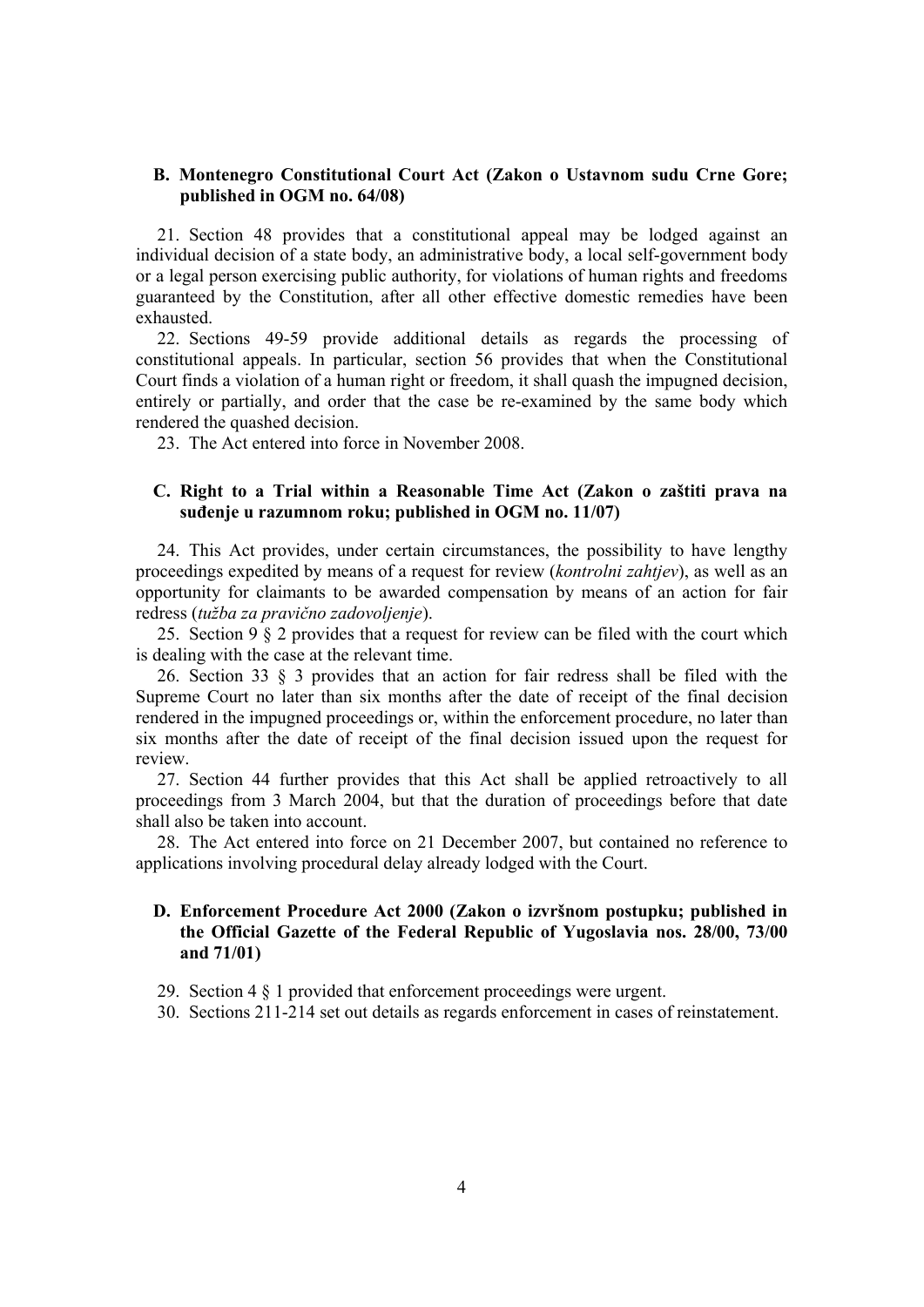## **E. Enforcement Procedure Act 2004 (Zakon o izvršnom postupku; published in the Official Gazette of the Republic of Montenegro - OG RM - no. 23/04)**

31. The Act entered into force on 13 July 2004, thereby repealing the Enforcement Procedure Act 2000. In accordance with section 286 of this Act, however, all enforcement proceedings instituted prior to 13 July 2004 were to be concluded pursuant to the Enforcement Procedure Act 2000.

## **F. Labour Act 2003 (Zakon o radu; published in OG RM nos. 43/03, 79/04, 24/06 and 25/06; and in the Official Gazette of Montenegro no. 16/07)**

32. Section 33 required an employee's consent in order for him to be transferred to another employer.

## **G. Labour Act 2008 (Zakon o radu; published in OGM nos. 49/08, 26/09 and 88/09)**

33. The Labour Act 2008 entered into force on 19 August 2008 thereby repealing the Labour Act 2003. Section 42 § 2 of the former, however, also requires the employee's consent for his transfer to another employer.

## **H. Relevant domestic case-law**

34. Between 1 January 2008 and 30 September 2009 twenty-two actions for fair redress were submitted, of which sixteen were dealt with and six were still being examined. In one case the courts awarded the plaintiff compensation for non-pecuniary damage in respect of the length of civil proceedings. Between 1 January 2010 and 30 April 2011 an additional fifteen actions for fair redress were examined, in three of which the courts awarded damages.

## THE LAW

35. The applicant complained under various Articles of the Convention against both Montenegro and Serbia about the non-enforcement of the judgment issued by the Court of First Instance in Podgorica ordering his reinstatement, which became final on 4 February 2003, as well as about the lack of an effective domestic remedy in that respect.

36. The Court considers that these complaints all fall to be examined under Articles 6 § 1 and 13 of the Convention (see *Akdeniz v. Turkey*, no. 25165/94, § 88, 31 May 2005), which, in their relevant parts, read as follows:

#### **Article 6 § 1**

<sup>&</sup>quot;In the determination of his civil rights and obligations ... everyone is entitled to a ... hearing within a reasonable time by [a] ... tribunal ..."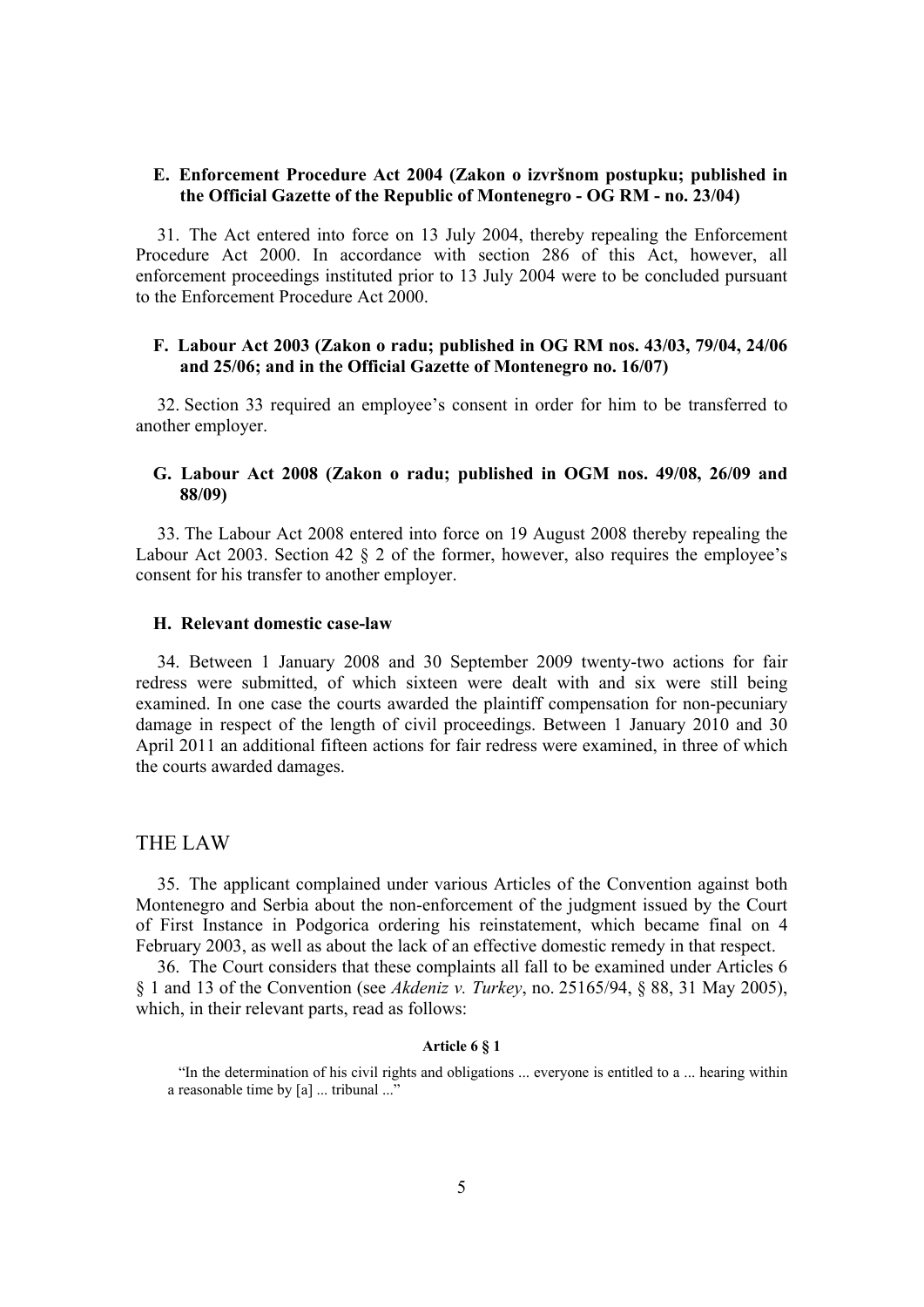#### **Article 13**

"Everyone whose rights and freedoms...are violated shall have an effective remedy before a national authority..."

## I. ALLEGED VIOLATION OF ARTICLE 6 § 1 OF THE CONVENTION

#### **A. Admissibility**

#### *1. Compatibility ratione personae*

#### **(a) As regards the respondent States**

37. The Montenegrin Government made no comment in this regard.

38. The Serbian Government submitted that the application was incompatible *ratione personae* with regard to Serbia. They referred, in particular, to *Bijelić v. Montenegro and Serbia*, no. 11890/05, §§ 67-70, 28 April 2009.

39. The applicant complained against both Montenegro and Serbia.

40. Given the fact that the entire enforcement proceedings have been conducted solely by the Montenegrin authorities, which also had the exclusive competence to deal with the subject matter, the Court, without prejudging the merits of the case, finds the applicant's complaints in respect of Montenegro compatible *ratione personae* with the provisions of the Convention. For the same reason, however, the applicant's complaints in respect of Serbia are incompatible *ratione personae* within the meaning of Article 35 § 3(a), and must be rejected pursuant to Article 35 § 4 of the Convention (see, also, *Lakićević and Others v. Montenegro and Serbia*, nos. 27458/06, 37205/06, 37207/06 and 33604/07, § 41, 13 December 2011).

## **(b) As regards the applicant**

41. The Montenegrin Government submitted that the applicant could no longer claim to be a "victim" as he had concluded the Agreement on Termination of Employment on 21 October 2009, waived any further claims in this regard and had withdrawn his enforcement request. The Agreement had effect as from 3 February 2003, which was before the Convention entered into force in respect of Montenegro and before the applicant lodged his application with the Court. They also maintained that the applicant's submission that he had been forced to conclude the said Agreement was unsubstantiated.

42. The applicant contested these submissions. In particular, he maintained that by the time he had concluded the Agreement the enforcement proceedings had been already ongoing for more than five years but to no avail. He had been forced to conclude the said Agreement and to withdraw the enforcement request as he needed to verify his employment in another institution. His withdrawal of the enforcement request was therefore irrelevant and his rights had been breached.

43. The Court reiterates that, in order to be able to lodge a petition by virtue of Article 34, a person, non-governmental organisation or a group of individuals must be able to claim to be the victim of a violation of the rights set forth in the Convention.

44. Turning to the present case, the Court notes that the domestic proceedings were settled in that the applicant concluded the Agreement on Termination of Employment and thus consented to discontinue to insist that the relevant court judgment be enforced. He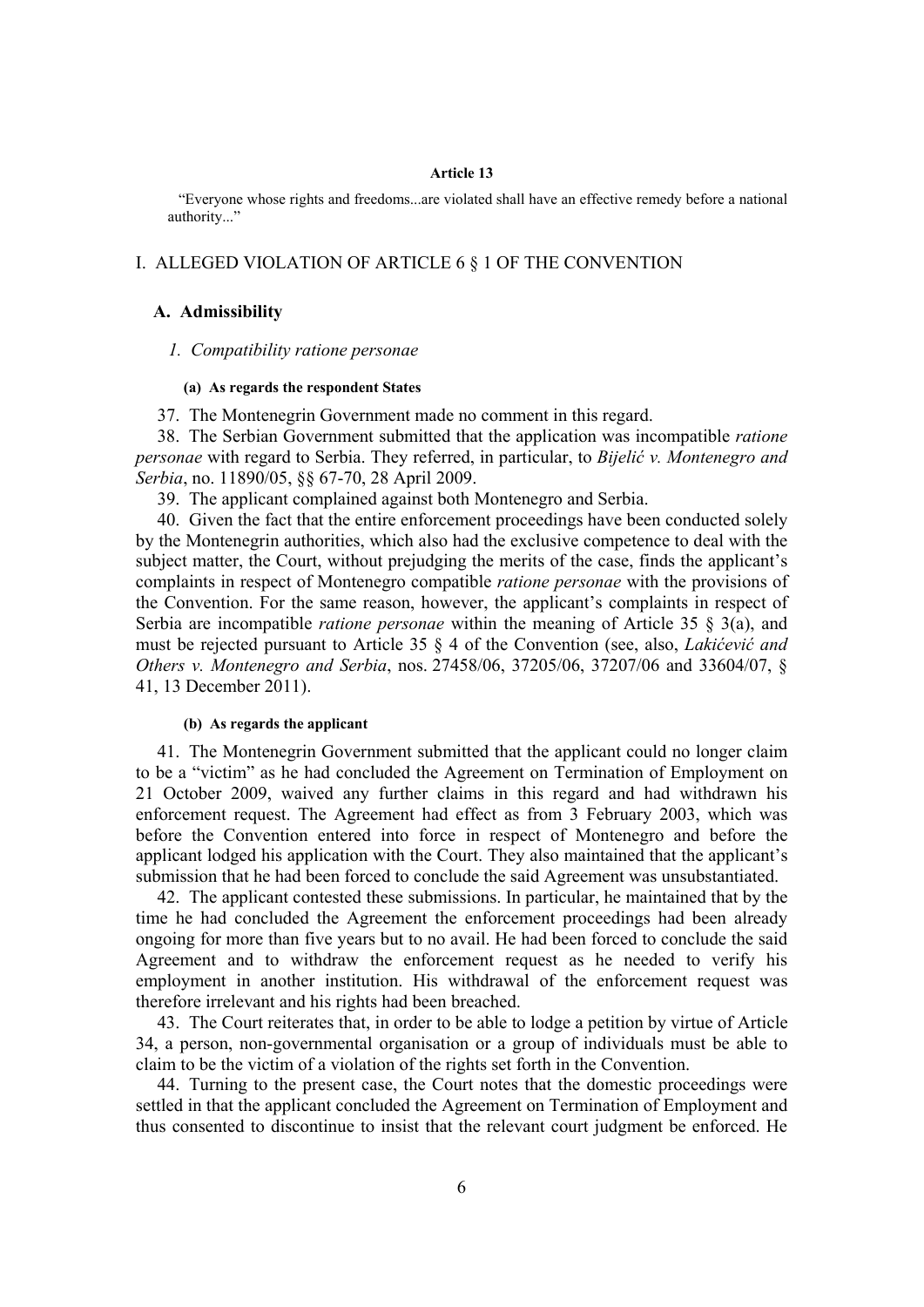withdrew his enforcement request on 26 October 2009, after which the enforcement proceedings were terminated.

45. The Court also notes, however, that the said agreement did not address the issue of the length of the said non-enforcement, which the applicant alleges constituted a violation of the Convention. In view of that, and without prejudice to the merits of the case, the Court considers that the applicant's Convention complaint still persists and that the applicant's status as a "victim" within the meaning of Article 34 of the Convention remained unaffected by the agreement. The Government's objection in this regard must, therefore, be dismissed.

#### *2. Exhaustion of domestic remedies*

#### **(a) Arguments of the parties**

46. The Montenegrin Government submitted that the applicant had not exhausted all effective domestic remedies available to him. In particular, he had failed to lodge a request for review and an action for fair redress provided by the Right to a Trial within a Reasonable Time Act (see paragraph 24 above). He had also failed to make use of a constitutional appeal (see paragraphs 19-23 above).

47. The applicant contested these submissions. In particular, he maintained that the remedies referred to by the Government had not existed at the time when he had lodged his application with the Court and that therefore he had not been obliged to make use of them later. He also submitted that in any event these remedies were not effective.

#### **(b) Relevant principles**

48. The Court recalls that, according to its established case-law, the purpose of the domestic remedies rule in Article 35 § 1 of the Convention is to afford the Contracting States the opportunity of preventing or putting right the alleged violations before they are submitted to the Court.

49. However, the only remedies which the Convention requires to be exhausted are those which relate to the breaches alleged and at the same time are available and sufficient (see *Selmouni v. France* [GC], no. 25803/94, § 75, ECHR 1999 V, *McFarlane v. Ireland* [GC], no. 31333/06, § 107, ECHR 2010-...). The existence of such remedies must be sufficiently certain not only in theory but also in practice, failing which they will lack the requisite accessibility and effectiveness; it falls to the respondent State to establish that these various conditions are satisfied (see *Vernillo v. France*, 20 February 1991, § 27, Series A no. 198; and *Dalia v. France*, 19 February 1998, § 38, *Reports* 1998-I).

50. Once this burden of proof has been satisfied, it falls to the applicant to establish that the remedy advanced by the Government had in fact been used, or was for some reason inadequate and ineffective in the particular circumstances of the case, or that there existed special circumstances absolving him or her from that requirement (see *Dankevich v. Ukraine*, no. 40679/98, § 107, 29 April 2003).

51. The Court reiterates that the effectiveness of a particular remedy is normally assessed with reference to the date on which the application was lodged (see, for example, *Baumann v. France*, no. 33592/96, § 47, ECHR 2001-V (extracts)), this rule, however, being subject to exceptions which may be justified by the specific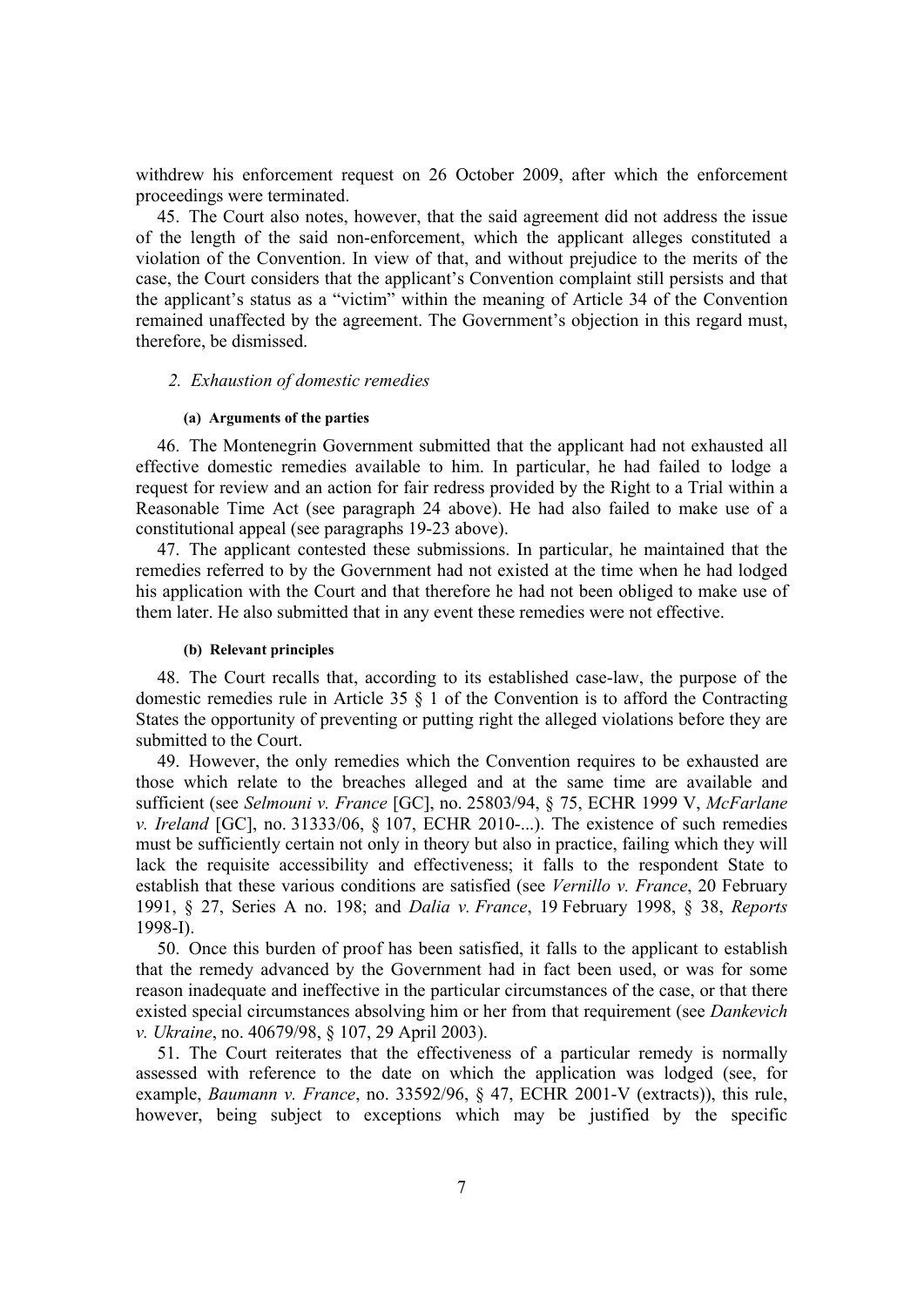circumstances of each case (see *Nogolica v. Croatia* (dec.), no. 77784/01, 5 September 2002).

## **(c) The Court's assessment**

#### *(i) As regards the request for review*

52. The Court has already held that it would be unreasonable to require an applicant to try a request for review on the basis of the Right to a Trial within a Reasonable Time Act in a case where the domestic proceedings had been pending for a number of years before the introduction of this legislation and where no conclusions could be drawn from the Government's submissions about its effectiveness (see, *mutatis mutandis*, *Boucke v. Montenegro*, no. 26945/06, §§ 72-74, 21 February 2012; as well as *Živaljević v Montenegro*, no. 17229/04, §§ 60-65, 8 March 2011). The Court, however, reserved its right to reconsider its view if the Government demonstrated, with reference to specific cases, the efficacy of this remedy (see *Boucke,* cited above § 71, and *Živaljević,* cited above, § 66).

53. In view of the fact that the enforcement proceedings here at issue had been pending for more than four years and six months before the Right to a Trial within a Reasonable Time Act entered into force, of which more than three years and nine months had elapsed after the Convention entered into force in respect of the respondent State, and that no recent case-law concerning the efficacy of this particular remedy has been submitted, the Court sees no reason to depart from its previous finding and concludes, therefore, that the Government's objection must be dismissed.

#### *(ii) As regards the action for fair redress*

54. The Court notes that the applicant lodged his application on 19 July 2005, which was more than two years and five months before an action for fair redress was introduced by the Right to a Trial within a Reasonable Time Act (see paragraphs 1 and 28 above). Therefore, at the time when the applicant lodged his application with this Court, there was no available domestic remedy which would have enabled him to obtain redress for the past delay, the effectiveness of a particular remedy being assessed with reference to the date on which the application was lodged (see *Baumann v. France*, cited above, § 47).

55. While the Court has allowed for an exception to this rule, this was usually in cases where specific national legislation as regards the length of proceedings had been passed in response to a great number of applications already pending before the Court indicating a systemic problem in these States. These laws also contained transitional provisions bringing within the jurisdiction of domestic courts the cases already pending before this Court (see *Grzinčič v. Slovenia*, no. 26867/02, § 48, 3 May 2007; *Charzyński v. Poland* (dec.), no. 15212/03, § 20, ECHR 2005-V; and *Brusco v. Italy* (dec.), no. 69789/01, ECHR 2001-IX). Having regard to those considerations, the Court was of the opinion that these States should be afforded an opportunity to prevent or put right the alleged violation themselves and therefore allowed for an exception to the above rule.

56. Unlike in the above mentioned cases, the relevant legislation in Montenegro had not been passed in response to numerous applications pending before this Court, nor does it contain any transitional provision whatsoever with regard to applications already pending before this Court (see paragraph 28 above). Therefore, it is unclear whether the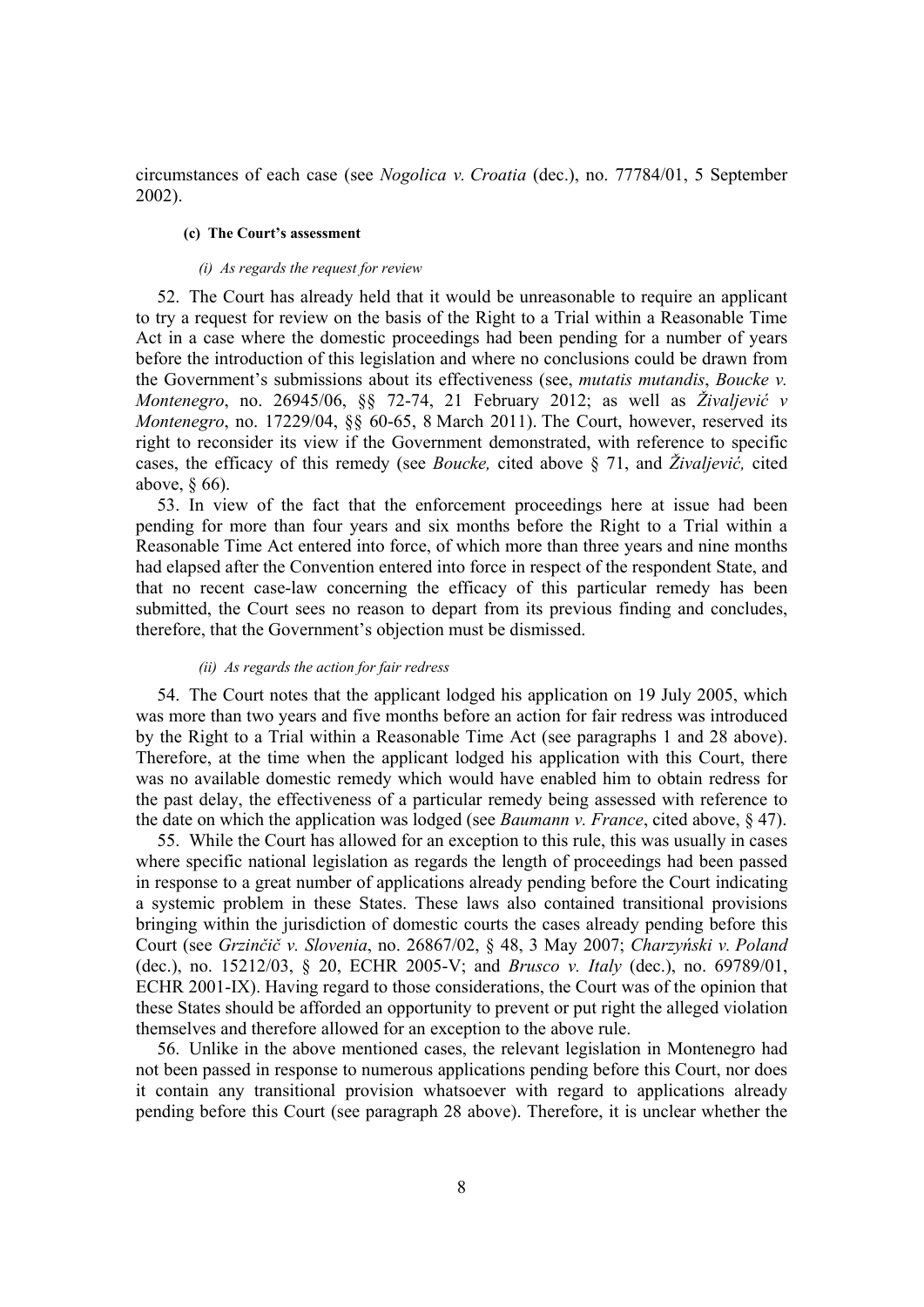domestic courts would have ruled at all on the merits of the applicant's action for fair redress had he lodged one.

57. The Court also notes that the applicant cannot be required to avail himself of this avenue of redress at this stage, as its use had long become time-barred in his case (see paragraphs 26, 25 and 16 above, in that order).

58. Having regard to the particular circumstances of the instant case as set out above, the Court considers that the applicant was not obliged to exhaust this particular avenue of redress (see, *mutatis mutandis*, *Novović v. Montenegro*, 13210/05, §§ 40-44, 23 October 2012 (not yet final); *Vinčić and Others v. Serbia*, no. 44698/06 et seq. § 51, 1 December 2009, as well as *Cvetković v. Serbia*, no. 17271/04, § 41, 10 June 2008). The Government's objection must, therefore, be dismissed.

#### *(iii) As regards the constitutional appeal*

59. The Court has also already found that a constitutional appeal cannot be considered an effective domestic remedy in respect of length of proceedings (see *Boucke,* cited above, § 79; see, also, *Mijušković v. Montenegro*, cited above, §§ 73-74). It sees no reason to hold otherwise in the present case. The Government's objection in this regard must, therefore, be dismissed.

#### *3. Conclusion*

60. The Court notes that the applicant's complaint is not manifestly ill-founded within the meaning of Article 35  $\frac{8}{9}$  a) of the Convention. It further notes that it is not inadmissible on any other grounds**.** It must therefore be declared admissible.

## **B. Merits**

61. The Montenegrin Government made no comment in this regard.

62. The applicant reaffirmed his complaint.

63. The Court recalls that Article 6 § 1 of the Convention, *inter alia*, protects the implementation of final, binding judicial decisions, which, in States that accept the rule of law, cannot remain inoperative to the detriment of one party. Accordingly, the execution of a judicial decision cannot be prevented, invalidated or unduly delayed (see, among other authorities, *Hornsby v. Greece*, 19 March 1997, § 40, *Reports of Judgments and Decisions* 1997-II). The State has an obligation to organise a system of enforcement of judgments that is effective both in law and in practice (see *Fuklev v. Ukraine*, no. 71186/01, § 84, 7 June 2005).

64. Lastly, the Court reiterates that enforcement proceedings by their very nature need to be dealt with expeditiously (see *Comingersoll S.A. v. Portugal* [GC], no. 35382/97, § 23, ECHR 2000-IV).

65. Turning to the present case, the Court notes that the period to be taken into account began on 3 March 2004, which is when the Convention entered into force in respect of Montenegro (see *Bijelić v. Montenegro and Serbia*, no. 11890/05, § 69, 28 April 2009) and ended on 26 October 2009, when the applicant withdrew the enforcement request. The impugned enforcement proceedings had thus been within the Court's competence *ratione temporis* for a period of more than five years and seven months, more than another nine months having already elapsed before that date (see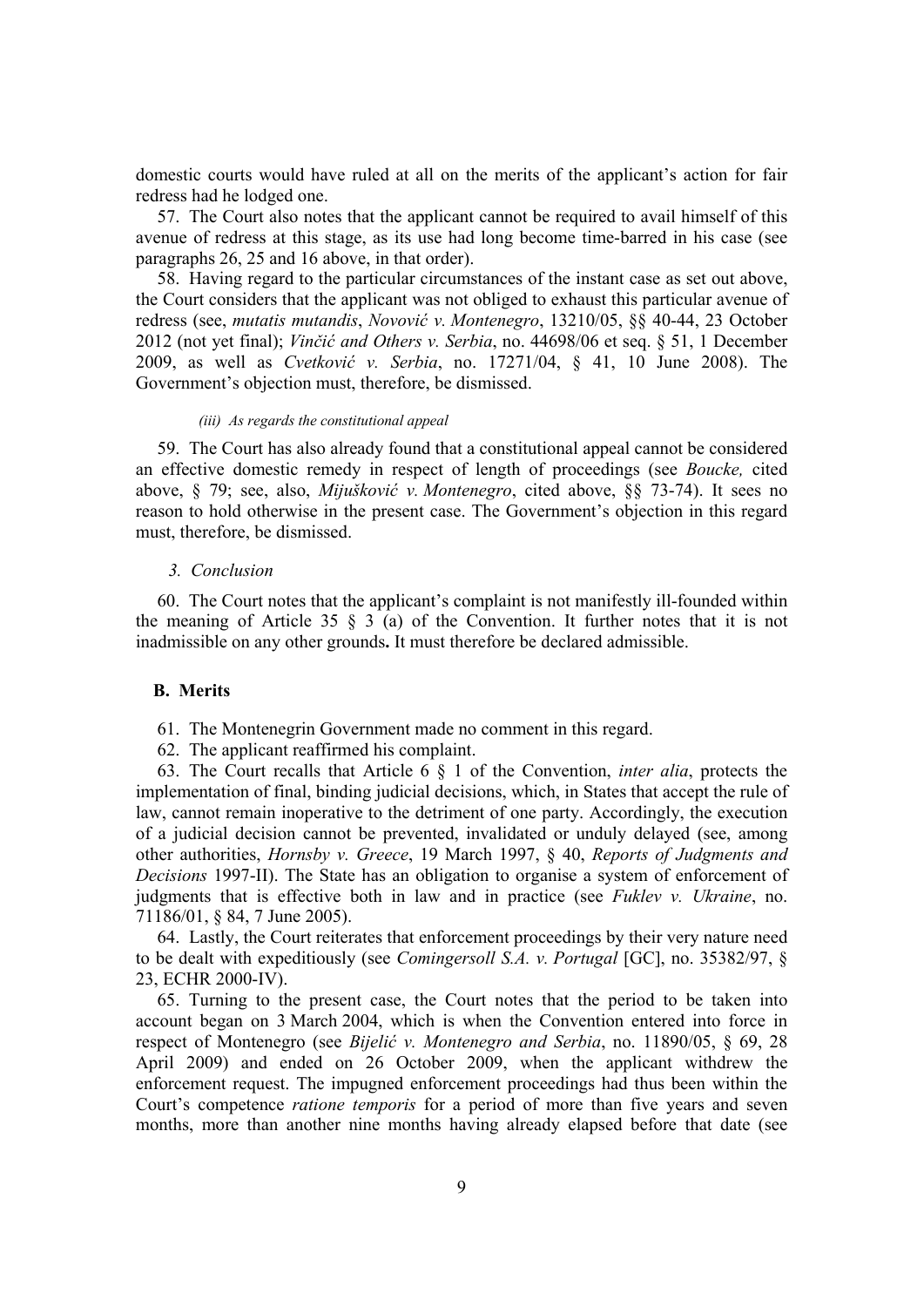*Mikulić v. Croatia*, no. 53176/99, § 37, ECHR 2002-I, *Styranowski v. Poland*, 30 October 1998, § 46, *Reports of Judgments and Decisions* 1998-VIII).

66. The impugned enforcement proceedings concerned the applicant's reinstatement. While it can be accepted that some such cases may be more complex than others, the Court does not consider the present one to be of such complexity as to justify enforcement proceedings of this length. The issue was clearly of great importance to the applicant, the Convention itself requiring exceptional diligence in employment disputes (see, *mutatis mutandis*, *Guzicka v. Poland*, no. 55383/00, § 30, 13 July 2004, *Borgese v. Italy*, 26 February 1992, § 18, Series A no. 228-B, and *Georgi Georgiev v. Bulgaria*, no. 22381/05, § 18 *in fine*, 27 May 2010).

67. As to the conduct of the parties, the Court observes that after the Convention had entered into force in respect of the respondent State and prior to 26 October 2009 the authorities failed to make any attempt whatsoever in order to enforce the judgment in question. The Montenegrin Government did not provide any explanation in that regard. It is further noted that even before the ratification of the Convention the Clinical Centre of Montenegro had merely informed the applicant that the impugned decision could not be enforced, but that they would rather seek an alternative solution. To that end it was agreed with the Special Hospital in Risan to take over the applicant, an option explicitly requiring the applicant's consent, which was clearly lacking in the present case (see paragraphs 32-33 and 10-11 above). The applicant, for his part, would not appear to have contributed in any way to the delay complained of.

68. Having regard to its case-law on the subject (see, *mutatis mutandis*, *Boucke,* cited above, § 89-94), what was at stake for the applicant and the failure of the domestic authorities to display adequate diligence, the Court considers that the non-enforcement at issue amounts to a violation of Article 6 § 1 of the Convention.

## II. ALLEGED VIOLATION OF ARTICLE 13 OF THE CONVENTION

#### **A. Admissibility**

69. The Court considers that the applicant's complaint in respect of Serbia is incompatible *ratione personae*, for the reasons already stated in paragraph 40 above.

70. The Court notes that the complaint in respect of Montenegro raises issues of fact and law under the Convention, the determination of which requires an examination of the merits. It also considers that the complaint is not manifestly ill-founded within the meaning of Article 35 § 3(a) of the Convention and that it cannot be rejected on any other grounds. The complaint must therefore be declared admissible.

## **B. Merits**

71. The Court notes that Article 13 guarantees an effective remedy before a national authority for an alleged breach of all rights and freedoms guaranteed by the Convention, including the right to a hearing within a reasonable time under Articles 6 § 1 (see, *inter alia*, *Kudła v. Poland* [GC], no. 30210/96, § 156, ECHR 2000 XI).

72. It recalls, further, that a remedy concerning length is "effective" if it can be used either to expedite the proceedings before the courts dealing with the case, or to provide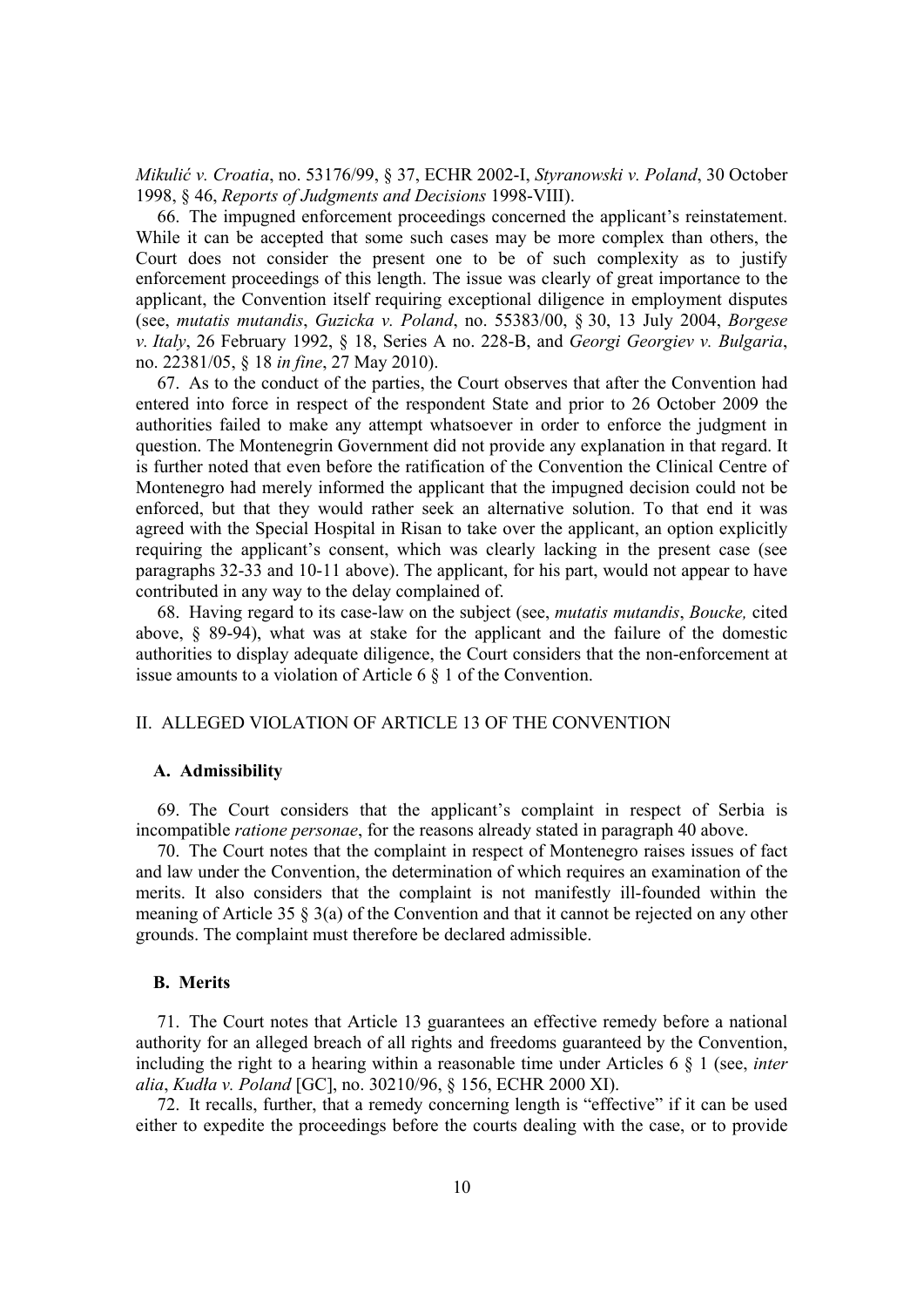the litigant with adequate redress for delays which have already occurred (see *Sürmeli v. Germany* [GC], no. 75529/01, § 99, ECHR 2006 VII).

73. Finally, the Court emphasises that the best solution in absolute terms is indisputably, as in many spheres, prevention. Where the judicial system is deficient with regard to the reasonable-time requirement in Article 6 § 1 of the Convention, a remedy designed to expedite the proceedings in order to prevent them from becoming excessively lengthy is the most effective solution. Such a remedy offers an undeniable advantage over a remedy affording only compensation since it also prevents a finding of successive violations in respect of the same set of proceedings and does not merely repair the breach *a posteriori*, as does a compensatory remedy.

74. However, as noted above, the existence of such remedies must be sufficiently certain not only in theory but also in practice, failing which they will lack the requisite accessibility and effectiveness (see paragraph 49 above).

75. Turning to the present case, the Court notes that the Montenegrin Government averred in their preliminary observations that there were remedies available for the applicant's complaint about the length of the enforcement proceedings made under Article 6 § 1, which objections were rejected on the grounds described at paragraphs 52- 59 above.

76. The Court concludes, for the same reasons, that there has been a violation of Article 13 taken together with Article 6 § 1 of the Convention on account of the lack of an effective remedy under domestic law for the applicant's complaint concerning the length of non-enforcement at issue (see *Stakić v. Montenegro*, no. 49320/07, §§ 55-60, 2 October 2012 (not yet final); see, also, *Stevanović v. Serbia*, no. 26642/05, §§ 67-68, 9 October 2007; and, *mutatis mutandis*, *Rodić and Others v. Bosnia and Herzegovina*, no. 22893/05, §§ 84-85, 27 May 2008).

77. The Court would again observe that it might reconsider its view in this regard if the Government are able to demonstrate in future such applications, with reference to specific cases, the efficacy of the said remedies (see paragraph 52 above, *in fine*).

## III. OTHER ALLEGED VIOLATIONS OF THE CONVENTION

78. The applicant also complained: (a) under Article 1 of Protocol No. 1 to the Convention, that his right to peacefully enjoy his property had been violated in that he had been forced to change the place of residence to search for another job and thus had to leave his property in Montenegro; and (b) under Article 14 of the Convention and Article 1 of Protocol No. 12 thereto, about having been discriminated against.

79. The Court considers that the applicant's complaints in respect of Serbia are incompatible *ratione personae* for the reasons already stated in paragraph 40 above.

80. In the light of all the material in its possession, in particular in view of the fact that the applicant submitted no evidence that Montenegro deprived him of his property in its territory or interfered with it in any way, the Court finds that the complaint in this respect is unsubstantiated and must be rejected in accordance with Article 35 §§ 3 (a) and 4 of the Convention.

81. Quite apart from the fact that the applicant does not seem to have raised this issue before the domestic courts, the Court, in any event, notes that there is no evidence in the case file that there has been any discrimination against the applicant on any grounds. It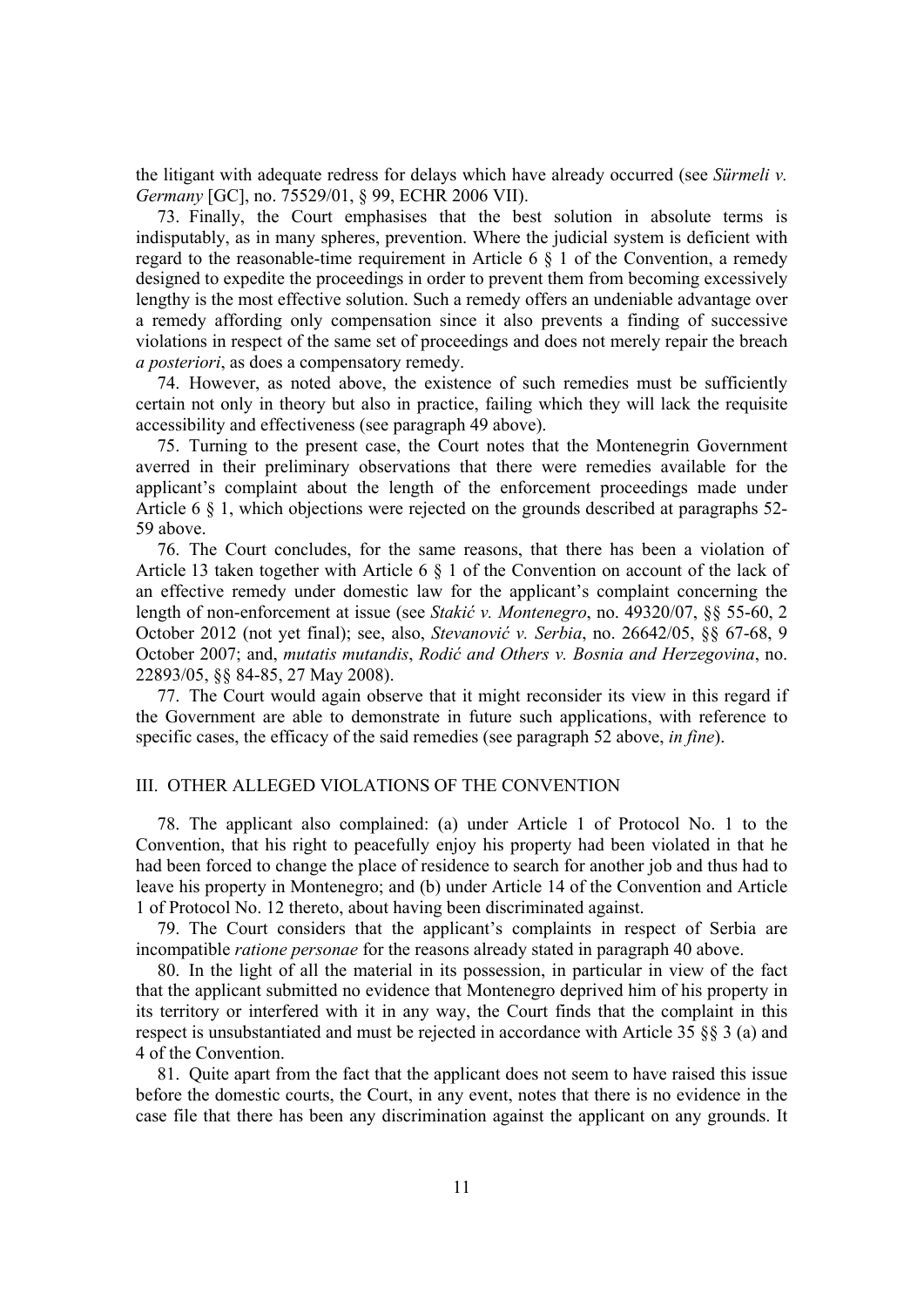follows that this complaint is also manifestly ill-founded and must be rejected in accordance with Article 35 §§ 3 (a) and 4 of the Convention.

## IV. APPLICATION OF ARTICLE 41 OF THE CONVENTION

#### 82. Article 41 of the Convention provides:

"If the Court finds that there has been a violation of the Convention or the Protocols thereto, and if the internal law of the High Contracting Party concerned allows only partial reparation to be made, the Court shall, if necessary, afford just satisfaction to the injured party."

#### **A. Damage**

83. The applicant claimed the damages but maintained that the exact amount was difficult to specify as it was "an enormous figure". He did not submit a properly itemised claim or any documentary evidence in that regard.

84. The Montenegrin Government made no comment in this regard.

85. Pursuant to Rule 60 §§ 2 and 3 of the Rules of Court, the Court requires specific claims supported by appropriate documentary evidence, failing which it may make no award (see the Rules of Court as well as paragraph 5 of the Practice Direction on Just Satisfaction Claims). As regards pecuniary damage, in particular, it is for the applicant to show that pecuniary damage has resulted from the violation alleged. The applicant should submit relevant documents to prove, as far as possible, not only the existence but also the amount or value of the damage (see paragraph 11 of the said Practice Direction). Given that the applicant did not submit a properly itemised claim in respect of the pecuniary damage nor any documentary evidence in that regard and thus failed to comply with Rule 60 §§ 2 and 3 of the Rules of Court, the Court makes no award under this head.

86. On the other hand, it is clear that the applicant sustained some non-pecuniary damage arising from the breaches of his rights under Articles 6 § 1 and 13 of the Convention, for which he should be compensated. Making its assessment on an equitable basis, the Court awards the applicant EUR 7,000 in this regard.

## **B. Costs and expenses**

87. The applicant maintained that he had incurred "significant" costs and expenses, but he had submitted no invoice.

88. The Montenegrin Government did not make any comment in this respect.

89. According to the Court's case-law, an applicant is entitled to the reimbursement of costs and expenses only in so far as it has been shown that these have been actually and necessarily incurred and are reasonable as to quantum (see, for example, *Iatridis v. Greece* (just satisfaction) [GC], no. 31107/96, 8 54, ECHR 2000-XI).

90. In the present case, regard being had to the above criteria, as well as to the EUR 850 already granted to the applicant under the Council of Europe's legal aid scheme, the Court rejects the applicant's claim in this regard for lack of substantiation.